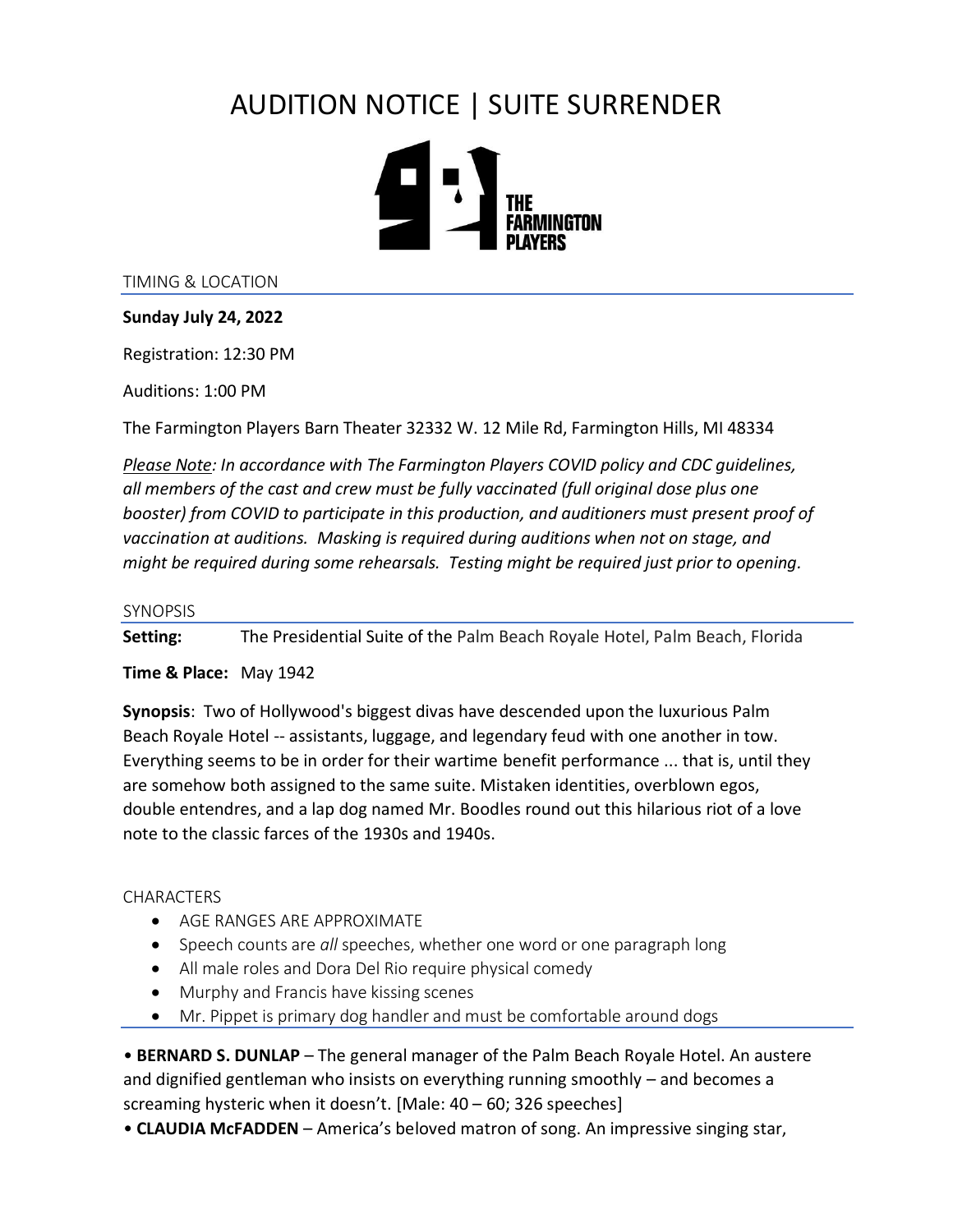every gesture she makes is larger than life. She moves into a room with the force of an elegantly dressed tornado. Singing required (two songs). [Female: 40 – 60; 256 speeches]

• **ATHENA SINCLAIR** – A great star of stage and screen. Stylish and elegant. A one-time screen siren and full-time diva, she exudes the confidence and sexuality of being Hollywood royalty. Singing required (one song). [Female: 40 – 60; 168 speeches]

• **MURPHY STEVENS** – Athena's personal secretary. Young, pretty, efficient. Former girlfriend to Francis, she dreamed of being a big star herself, before settling on being Athena's secretary. [Female: 20 – 35; 137 speeches]

• **MR. PIPPET** – Claudia's personal secretary. Dutiful, browbeaten, and anxious. Panics at any surprises. Is primary dog-handler of Mr. Boodles. [Male:  $20 - 40$ ; 146 speeches]

• **DORA DEL RIO** – A gossip columnist and quintessential reporter. Snoopy with a flair for the dramatic, she will try anything to dig up a juicy story. [Female: 20 – 40; 46 speeches]

• **MRS. EVERETT P. OSGOOD** – A society matron and president of the Palm Beach Ladies for Unity. An old money eccentric and a bit daft, she is elegant, stylish, and accustomed to getting her way. Singing required (one song), but see Director's Notes below [Female: 40 – 70; 87 speeches]

• **FRANCIS** – A bellhop. Former boyfriend of Murphy, he quit show business to join the army but became a bellhop after the army rejected him. He and Otis are a comedic pair. [Male: 20 – 35; 153 speeches]

• **OTIS** – A bellhop. A diligent and happy man who tends to be in the wrong place at the wrong time. He and Francis are a comedic pair. [Male: 20 – 50; 86 speeches]

### PRODUCTION TEAM

Director | Tony Targan

Assistant Directors | Laurie Smalis and Michelle Noble

Producers | Laurel Stroud

Stage Manager | David Reinke

### RESOURCES

Auditions will be based on cold readings from the script. A perusal copy (which contains about 90% of the script) can be viewed online by registering at <https://www.playscripts.com/>

Audition vocal cuts (for ATHENA, CLAUDIA, and MRS. OSGOOD) will be available at [www.Farmingtonplayers.org/auditions](http://www.farmingtonplayers.org/auditions)

Please feel free to email director Tony Targan at [targananthony@gmail.com](mailto:dreinke472@aol.com) with questions.

### SCHEDULE (MANDATORY DATES of REQUIRED AVAILABILITY)

Performance Schedule: September 23, 24, 25, 30, October 1, 2, 6, 7, 8, 2022.